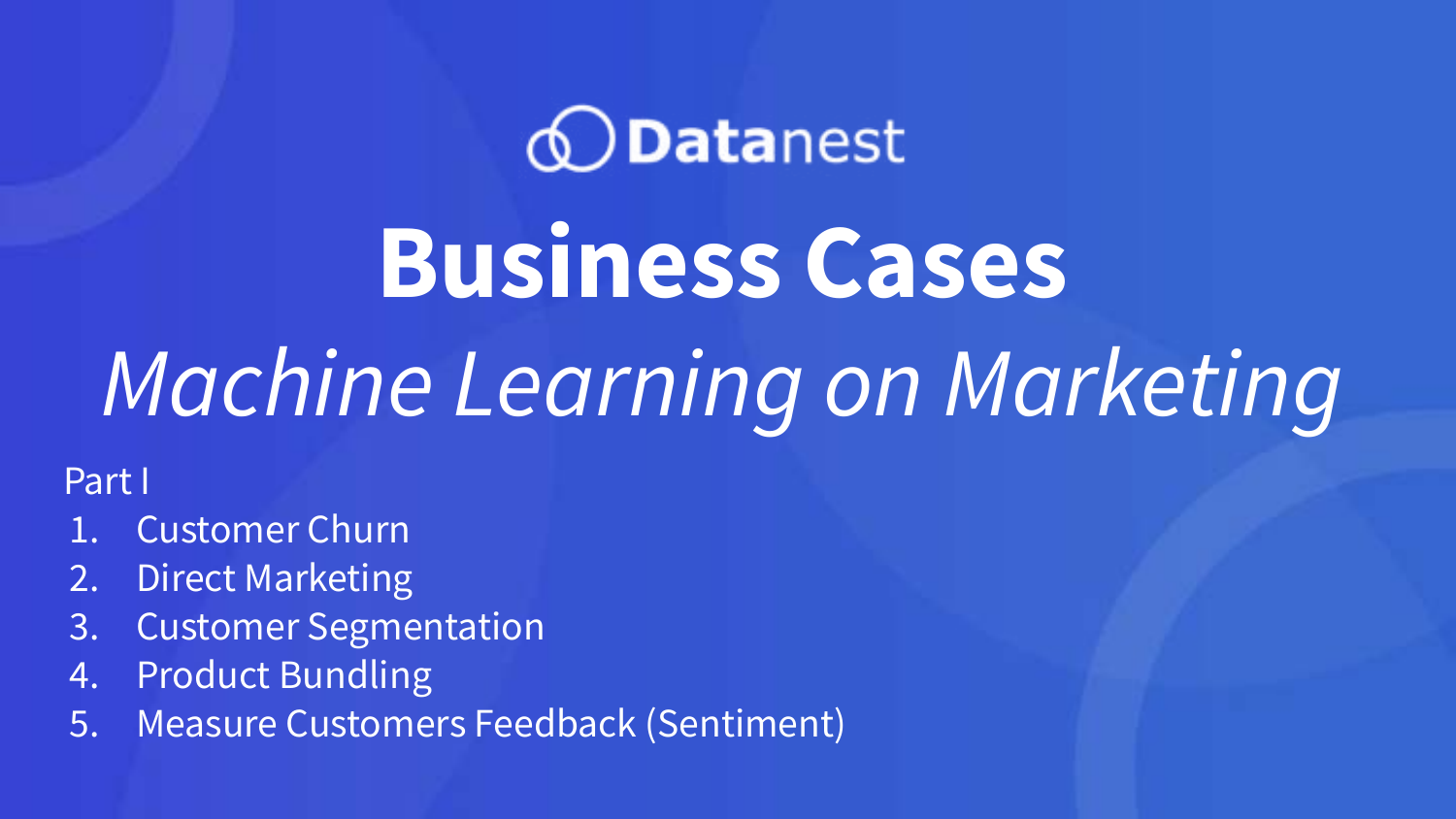### **THƯ NGỎ**

Trang điện tử Hướng nghiệp 4.0 (huongnghiep40.vn) ra đời với mục đích góp phần vào công cuộc định hướng nghề nghiệp cho các ban học sinh THPT và sinh viên Việt Nam, trong bối cảnh cuộc Cách mạng công nghiệp 4.0 đã và đang bùng nổ mạnh mẽ hơn bao giờ hết. Bằng việc cung cấp những thông tin đa chiều, thiết thực và bổ ích về các ngành nghề có sức nóng và tiềm năng phát triển bền vững trong tương lai dài hạn thông qua các tin tức tổng hợp cùng những góc nhìn sâu rộng của các chuyên gia uy tín ở nhiều lĩnh vực như hướng nghiệp, khởi nghiệp, giáo dục, công nghệ thông tin, kinh tế, xã hội, tài chính ngân hàng…, trang điện tử huongnghiep40.vn được kỳ vọng sẽ mang đến những kiến thức nền tảng hữu ích về các ngành nghề trong xã hội cũng như thị trường nhân lực Việt Nam và thế giới.

Trang điện tử huongnghiep40.vn cam kết được xây dựng và phát triển với mục đích hoàn toàn phi lợi nhuận. Tất cả các bài viết và ebook được tổng hợp, đăng tải và chia sẻ tại đây đều có thể xem và tải về miễn phí, với mục đích góp thêm những cơ hội làm giàu kiến thức cho tất cả mọi người.

Chúc bạn đọc có được những thông tin bổ ích và định hướng nghề nghiệp đúng đắn cho tương lai.

Trân trong,

*Ban biên tập website huongnghiep40.vn*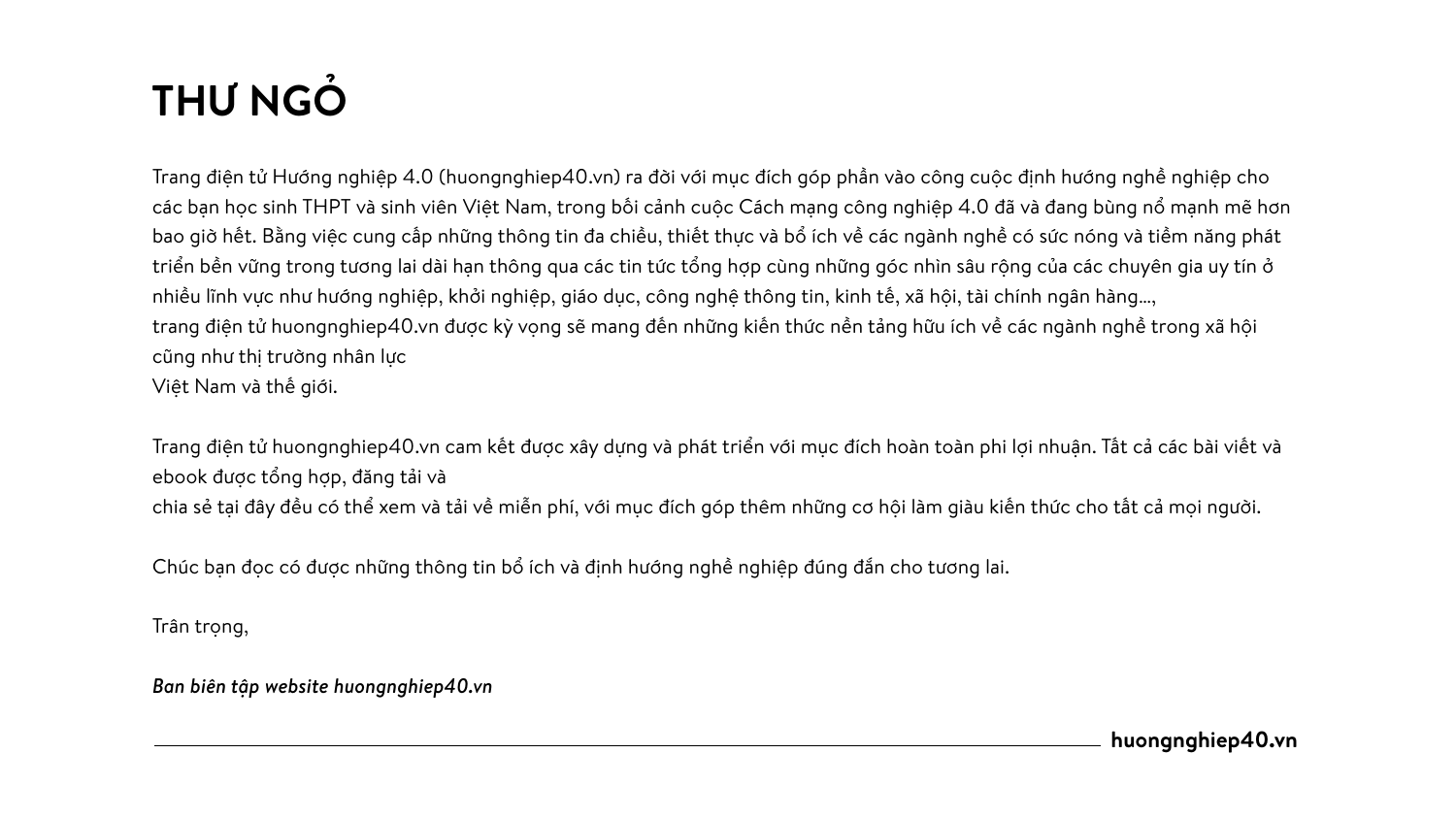

### *Customer Churn*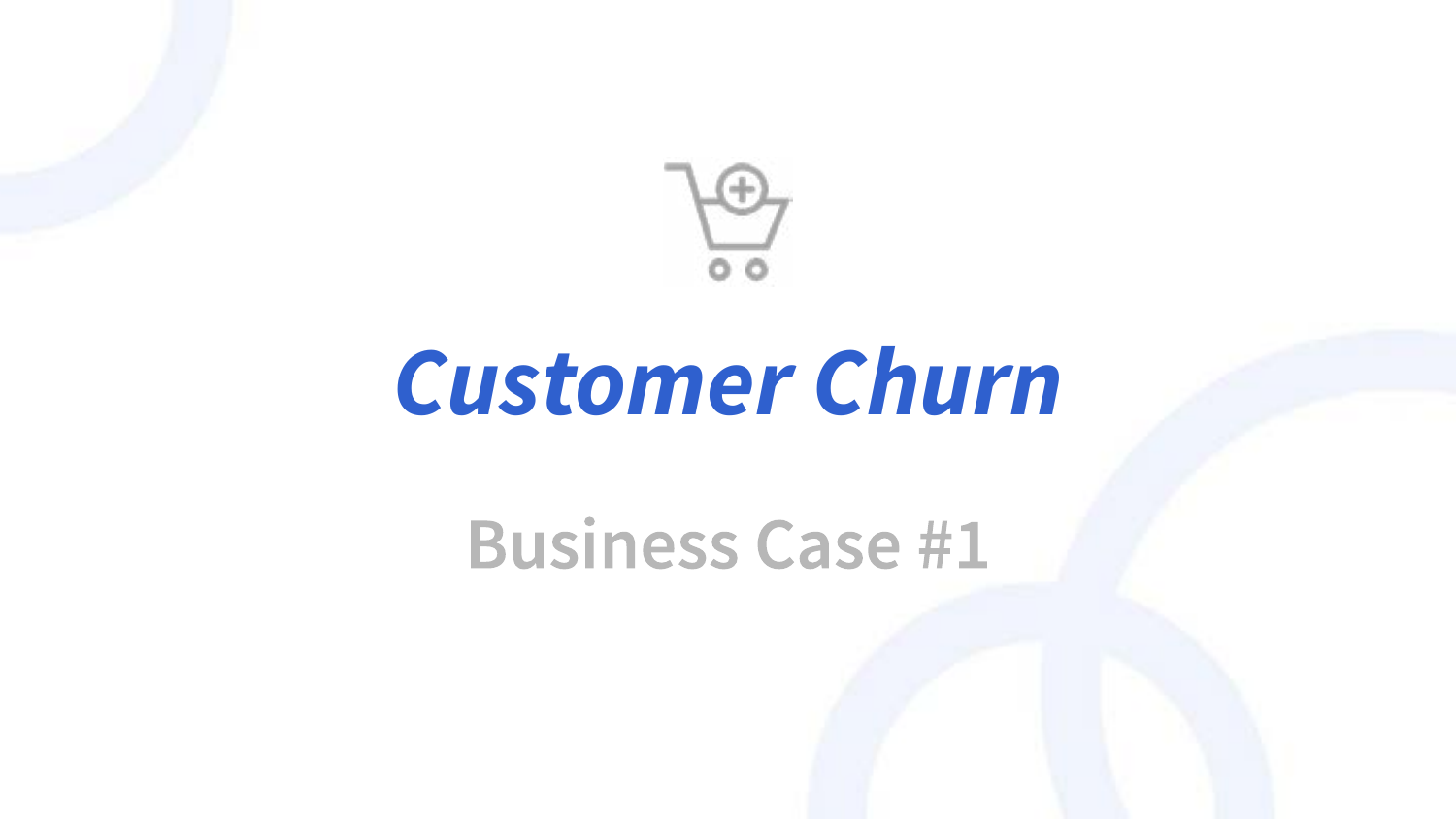

#### **Business Problem Statement**

How to **predict customer that more likely to churn** so **we can prioritize our retention efforts**?

**Step 2**

#### **Define Data** - *Unit Analysis*

#### **Customer**

**Step 3**

#### **Define Data** - *Variable*

Customer ID, Recency, Frequency and Monetary

#### **Step 4**

#### **Define Data** - *Label*

#### Customer Churn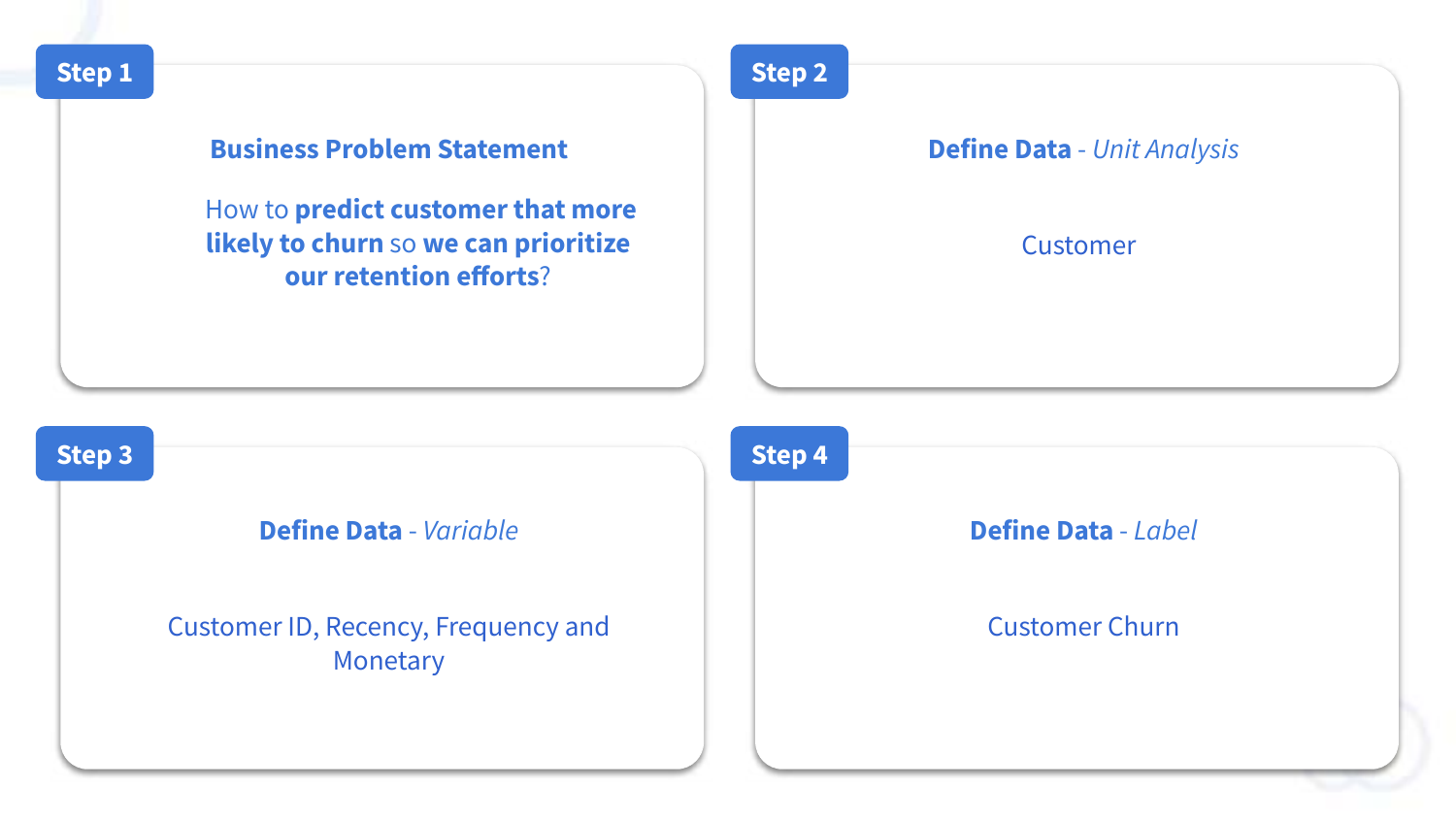#### **Action**

retention team can focus their resources on the customers most at risk and offer them incentives to remain loyal

#### **Step 6**

#### **Success Criteria**

#### Minimize customer that defect to the competitor

# **Threshold Step 7** Below certain customer churn value

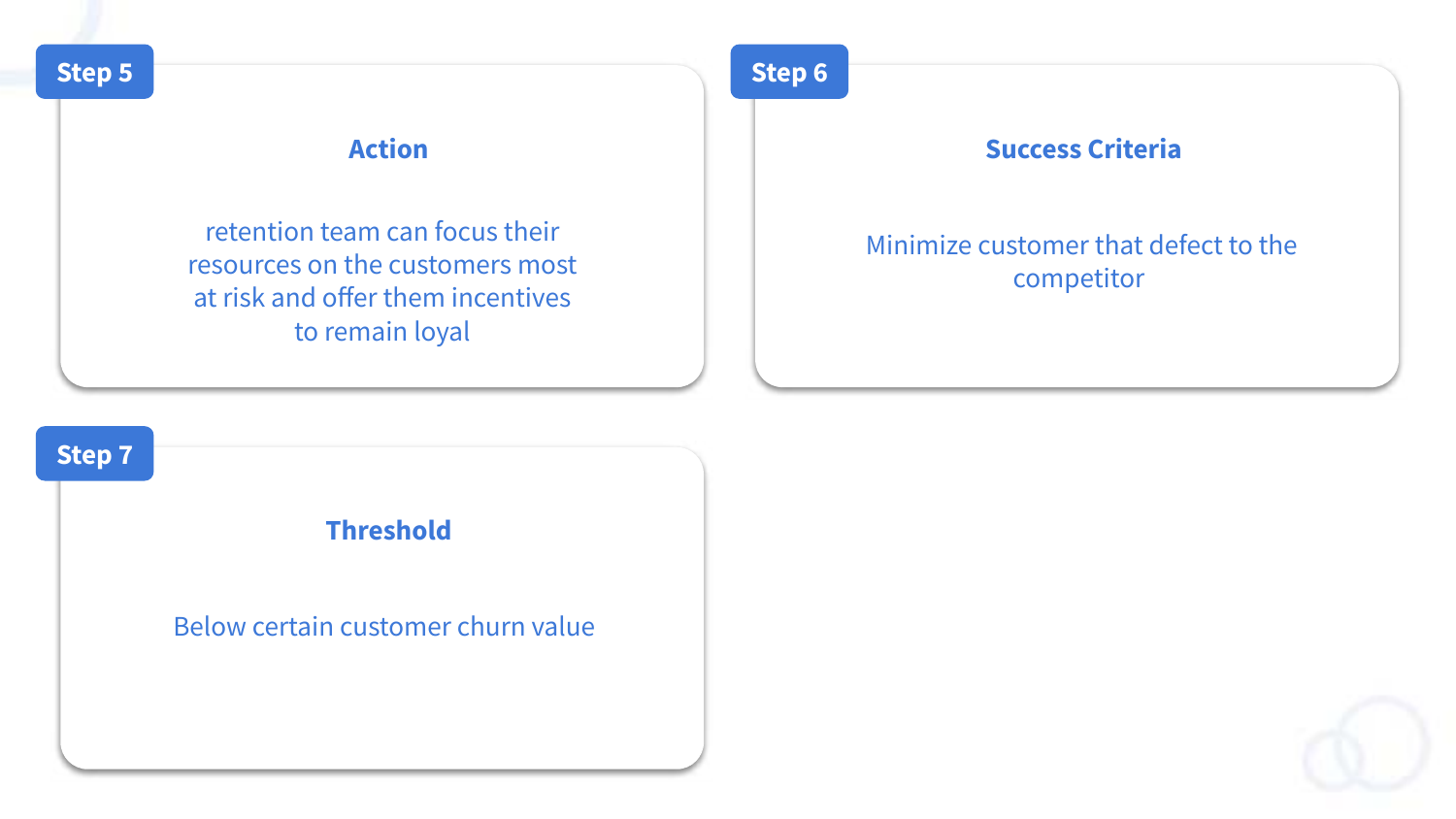

### *Direct Marketing*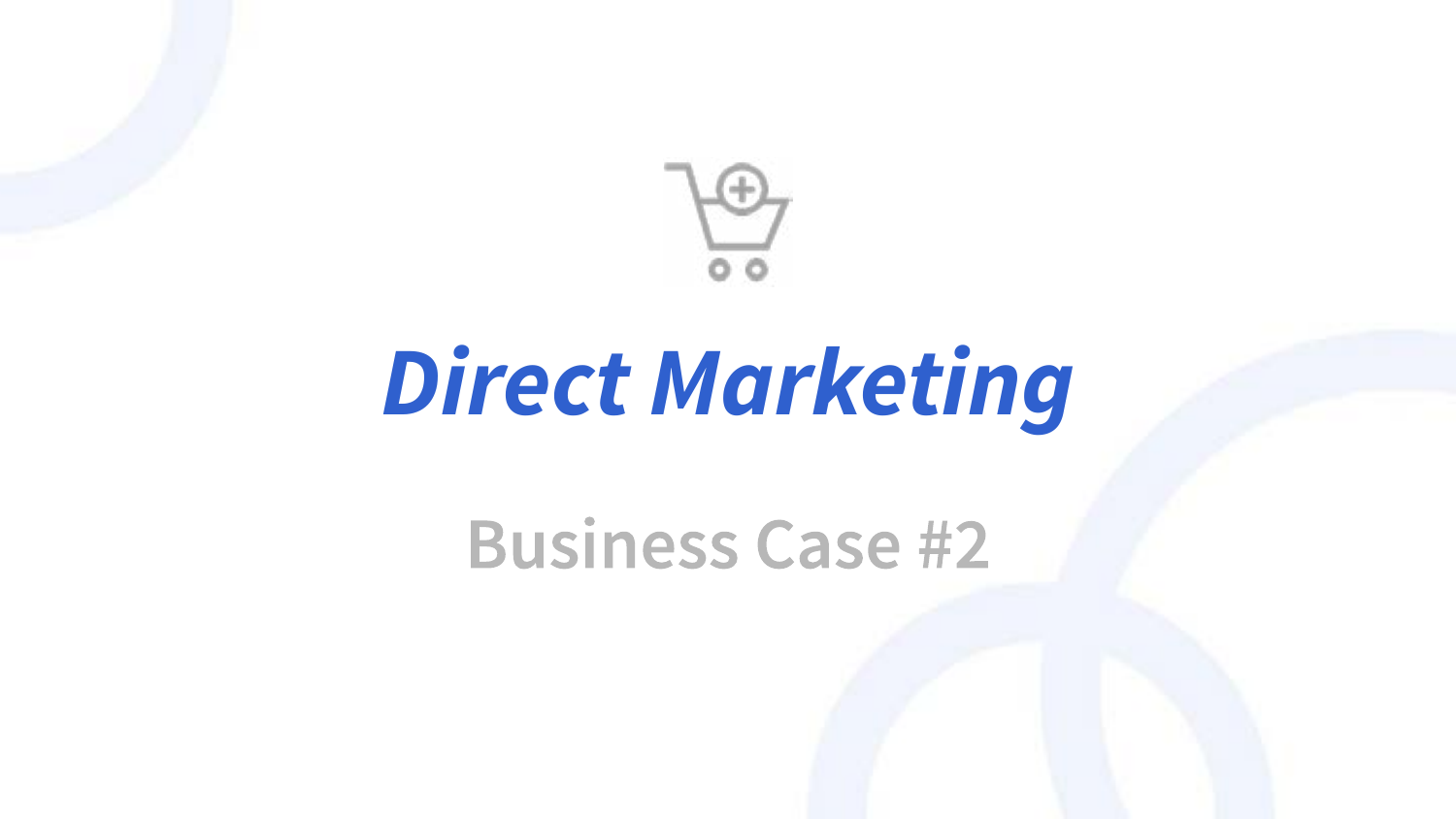

#### **Business Problem Statement**

How to c**hoose the right prospects**  so the **cost can be optimized to convert prospects into customers**? **Step 2**

#### **Define Data** - *Unit Analysis*

#### **Prospects**

#### **Step 3**

#### **Define Data** - *Variable*

Prospects ID, Prospect Profile (Age, Gender, Location, Job etc), External data (Income per capita, Weather)



#### **Define Data** - *Label*

#### Buy or not buy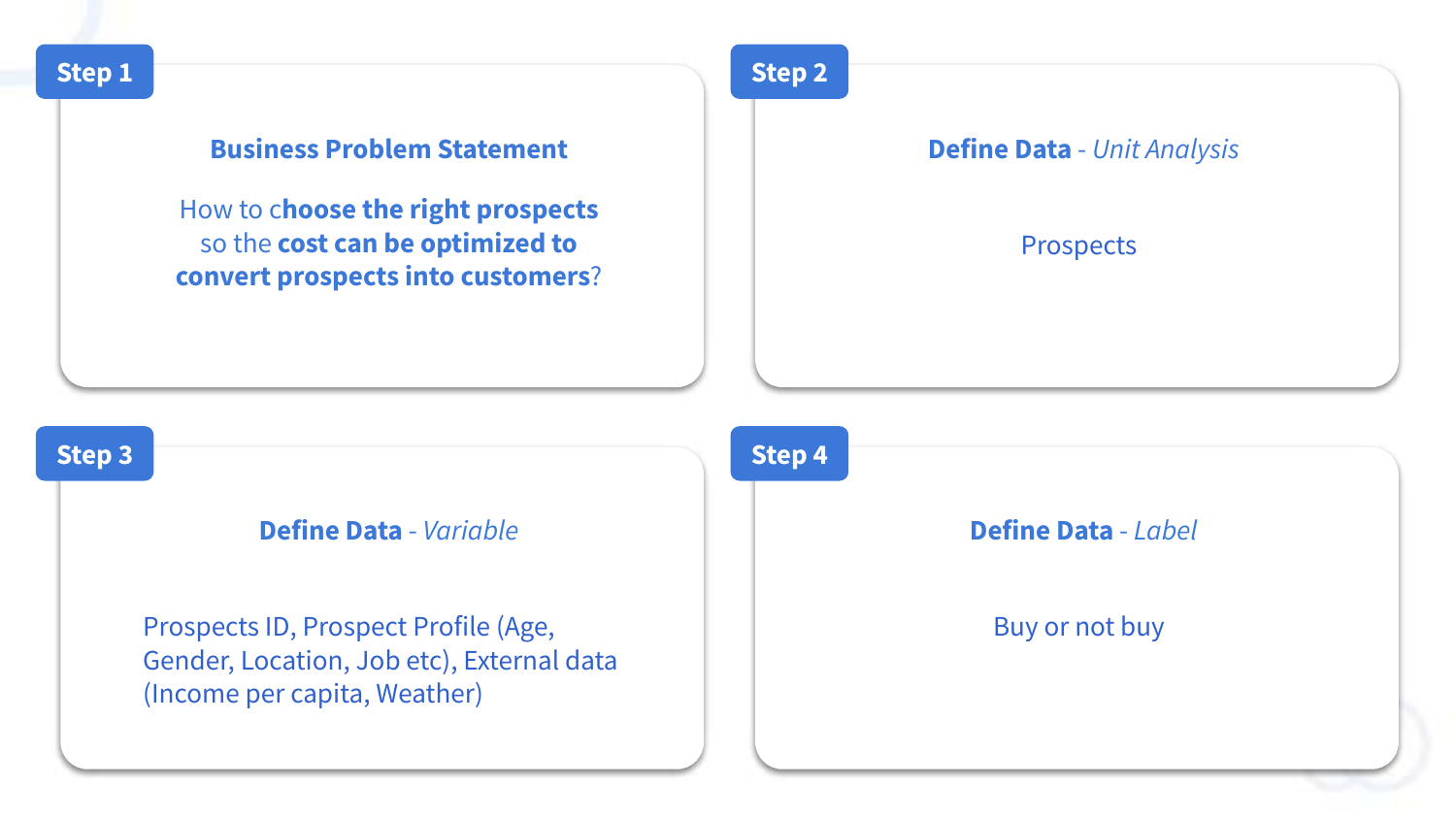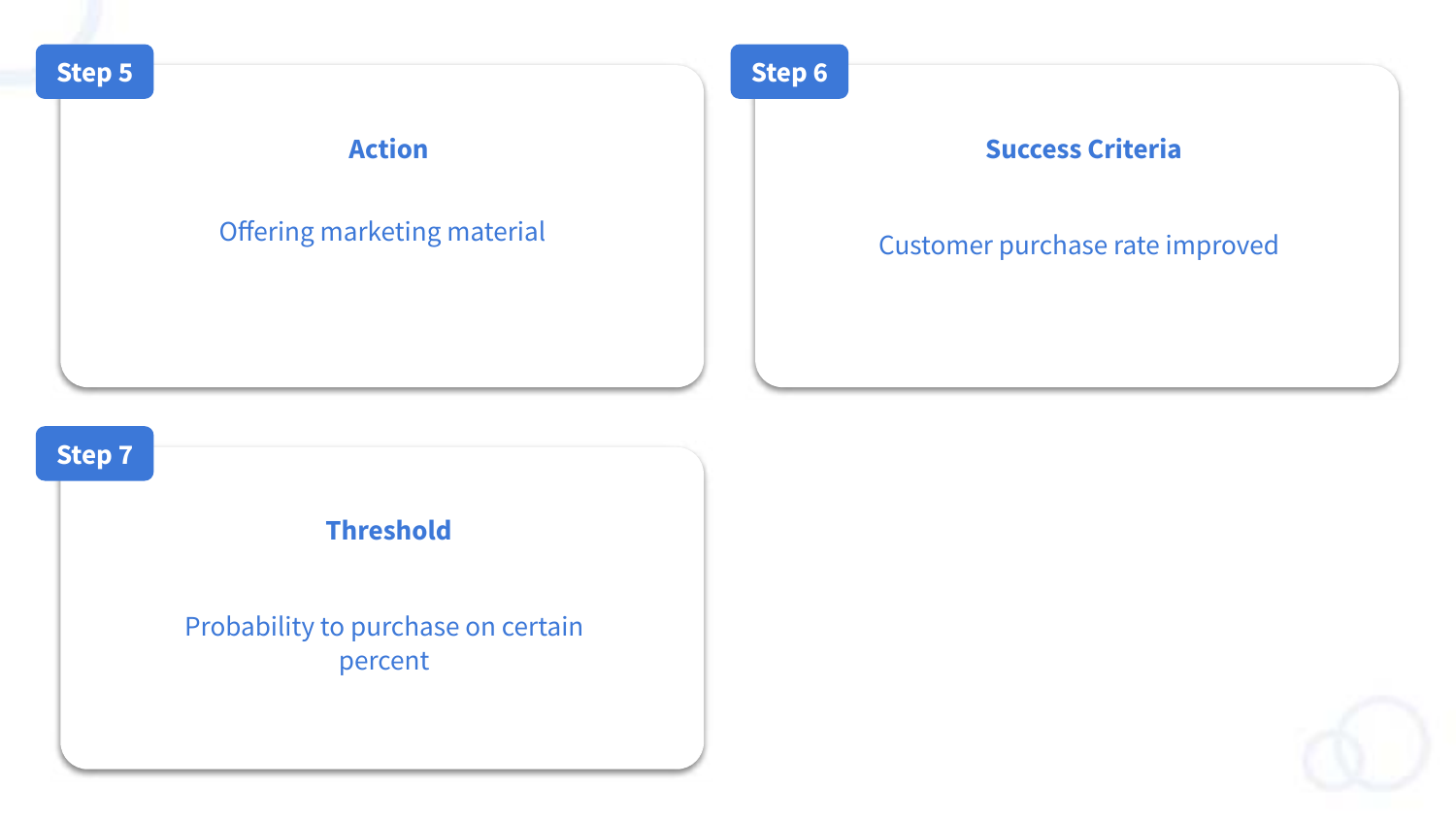

## *Customer Segmentation*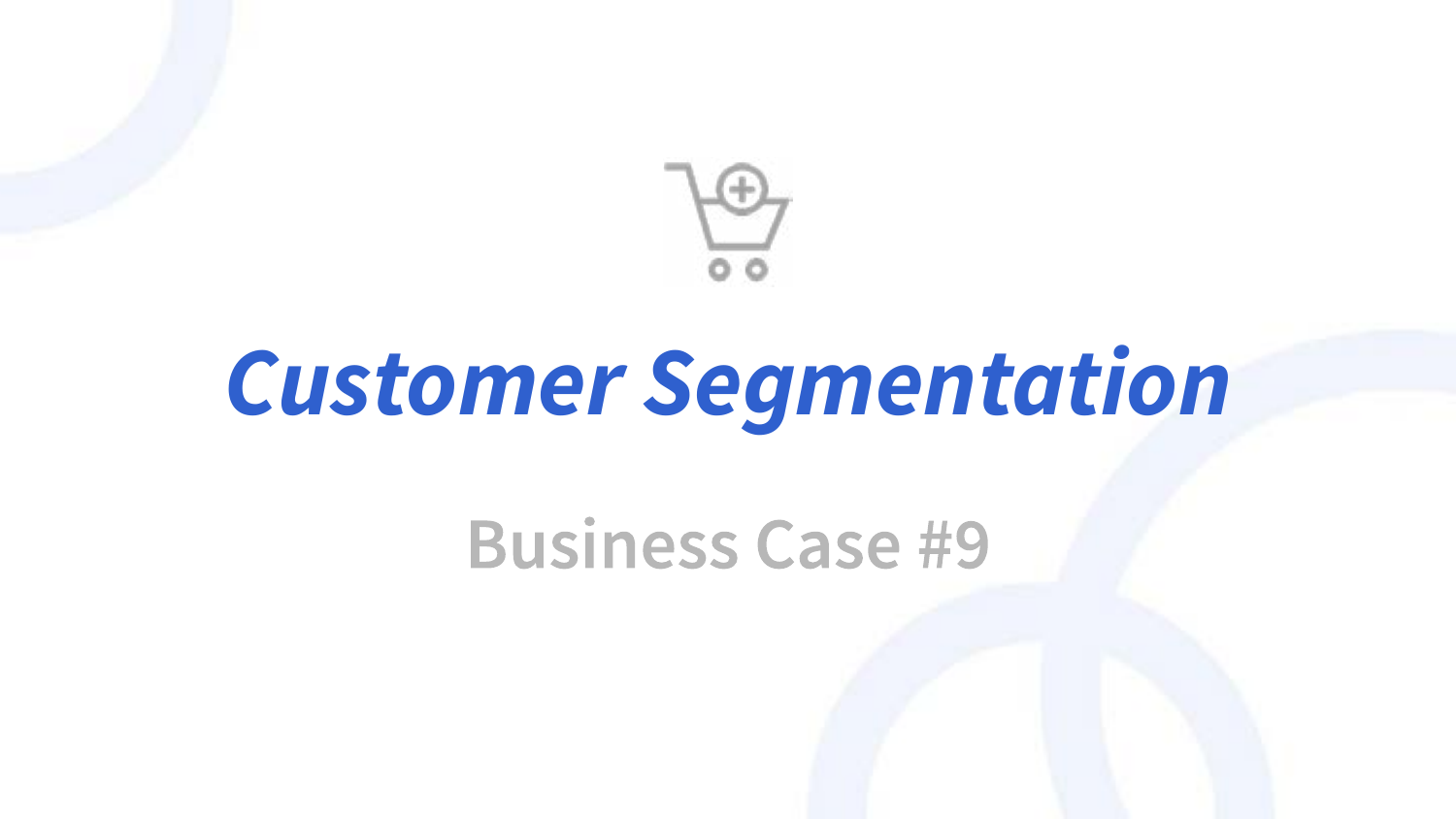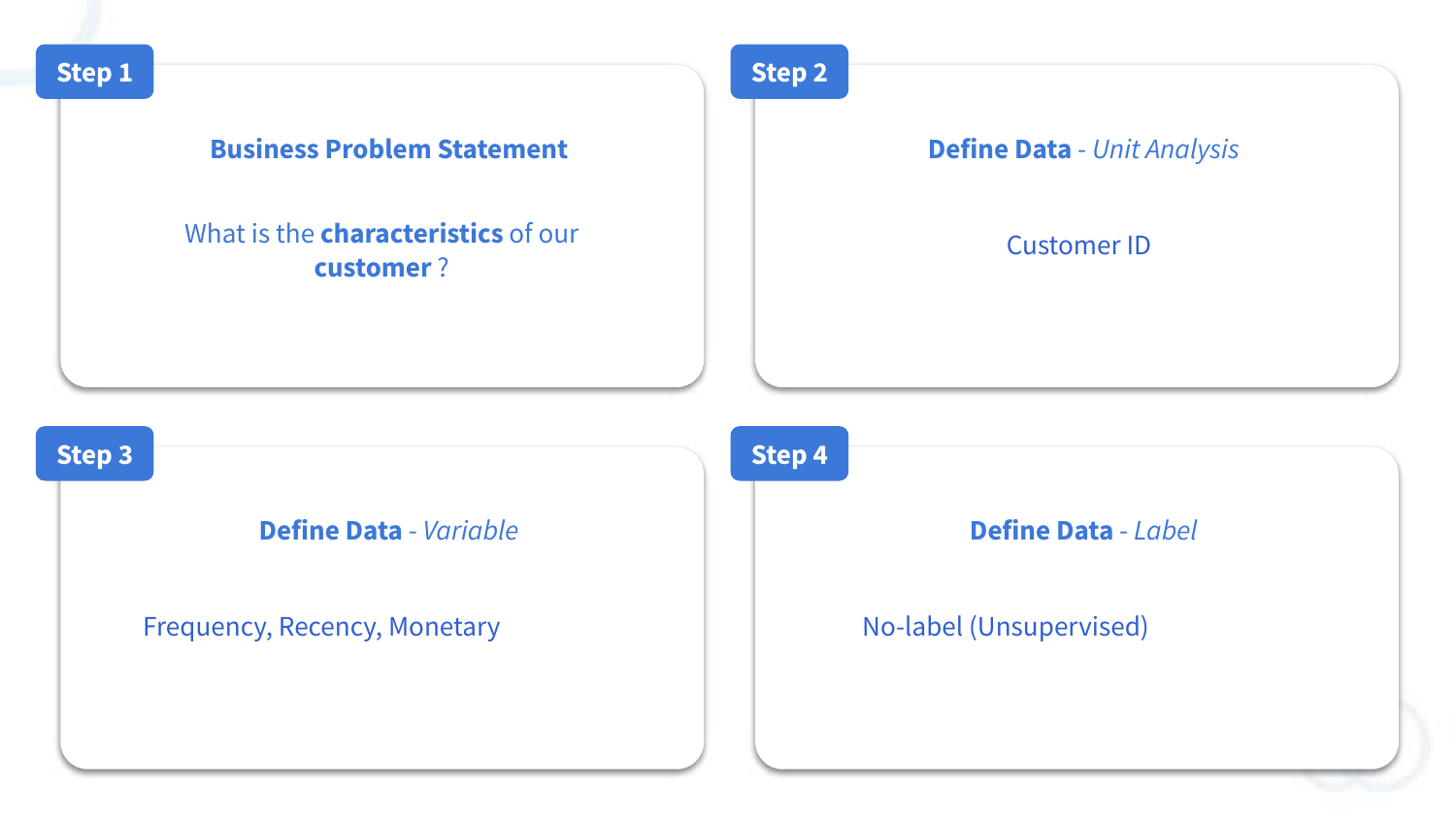



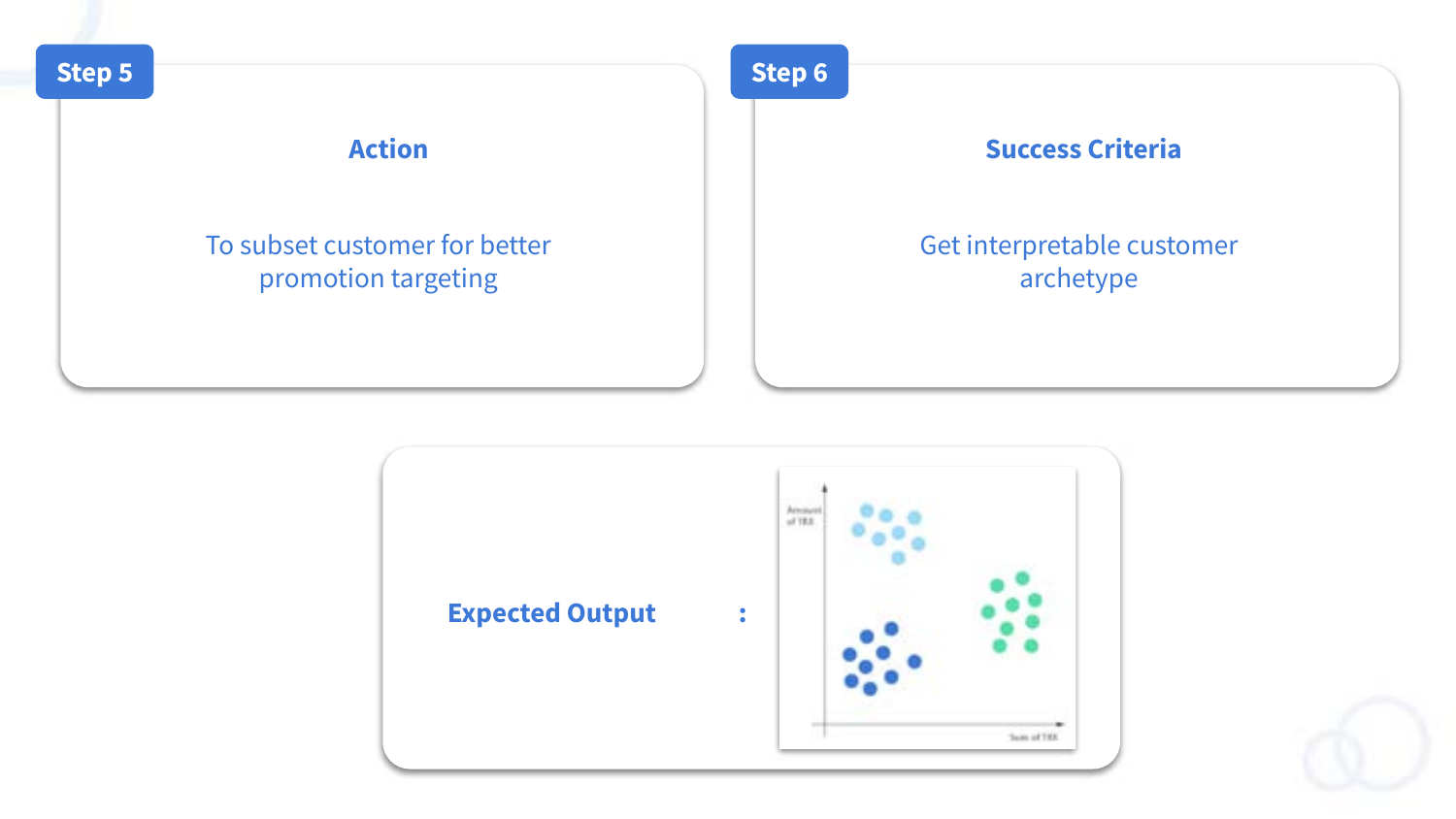

### *Product Bundling*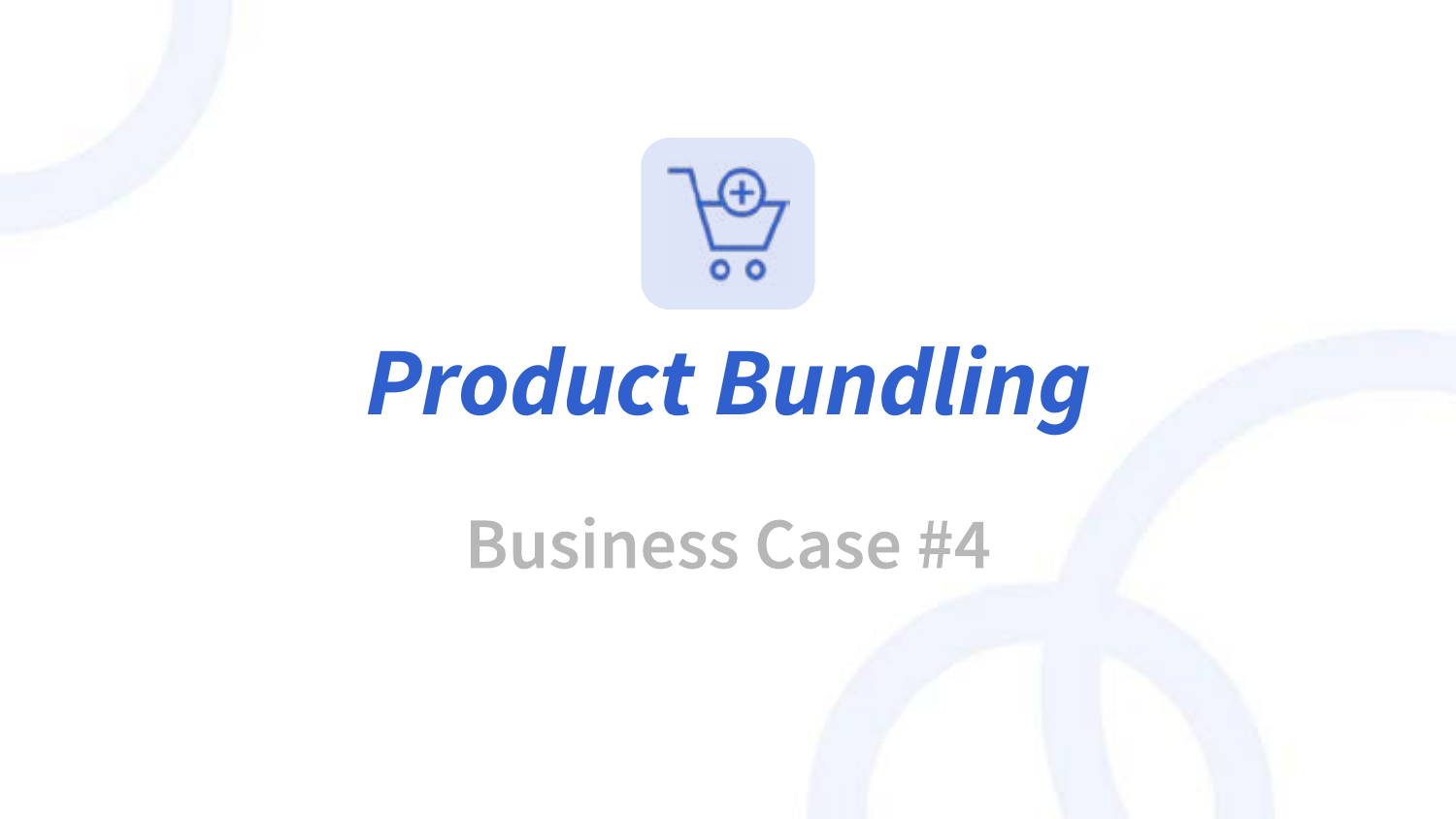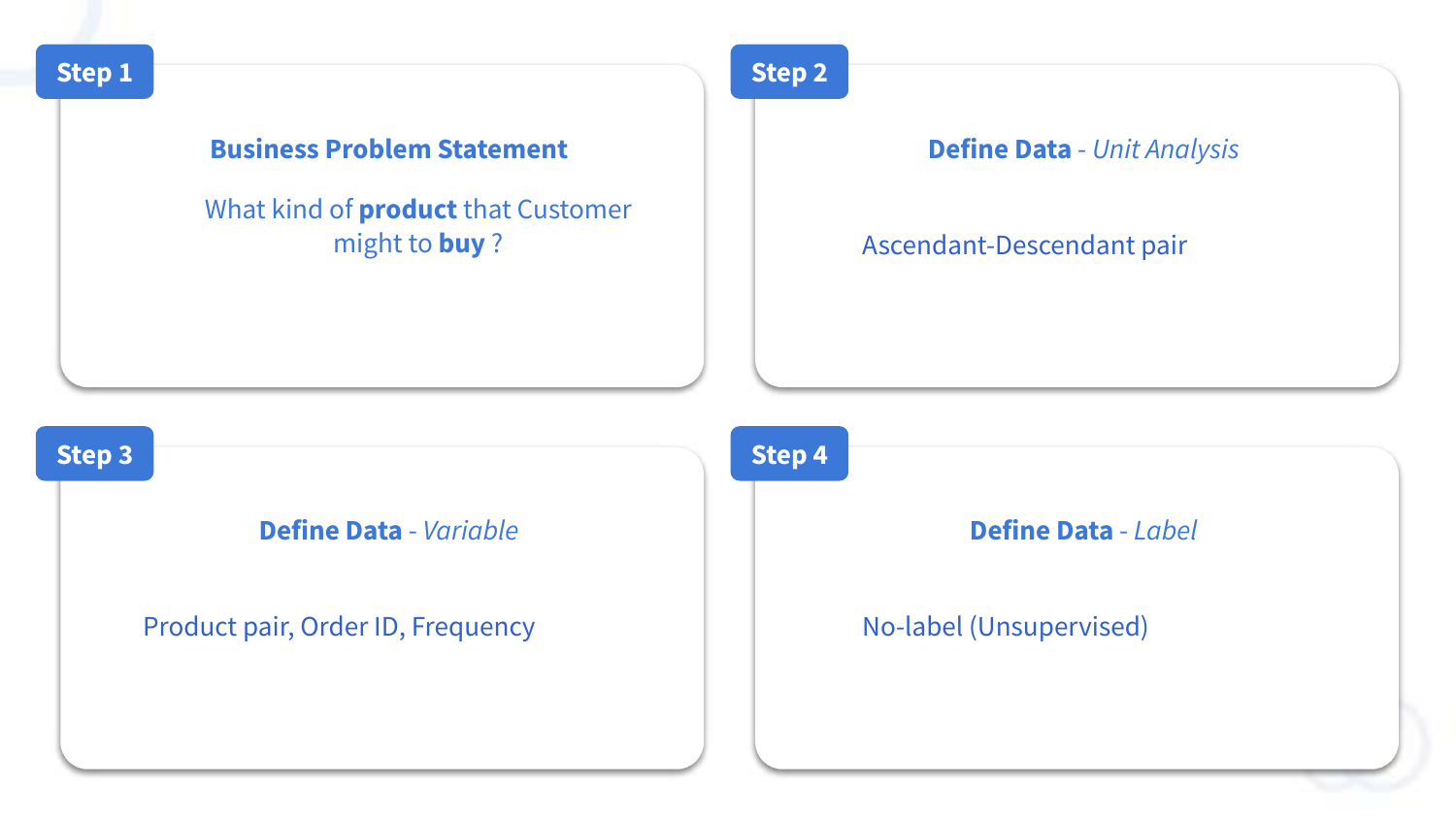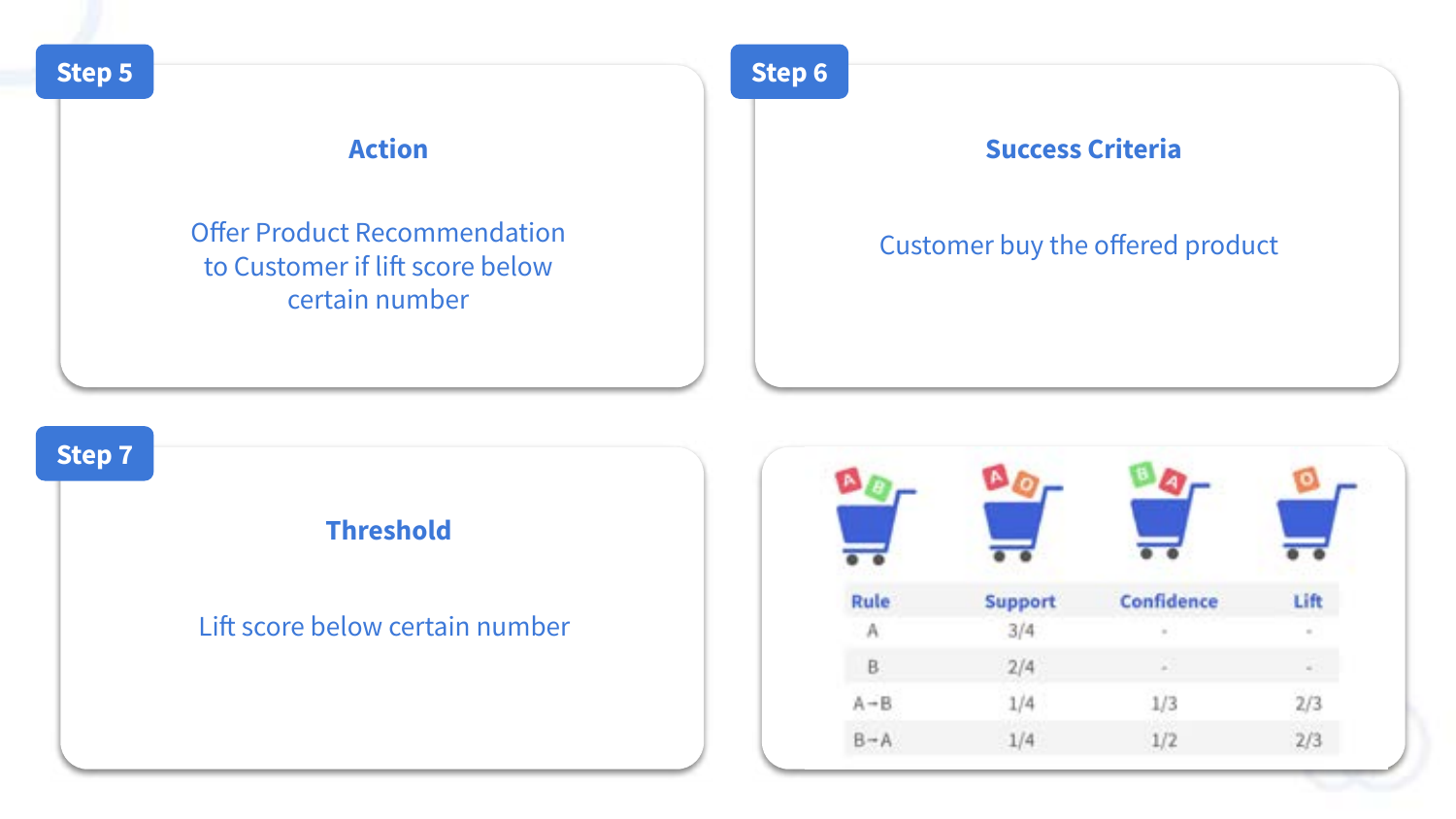# *Measure Customers Feedback (Sentiment Analysis)***Business Case #5**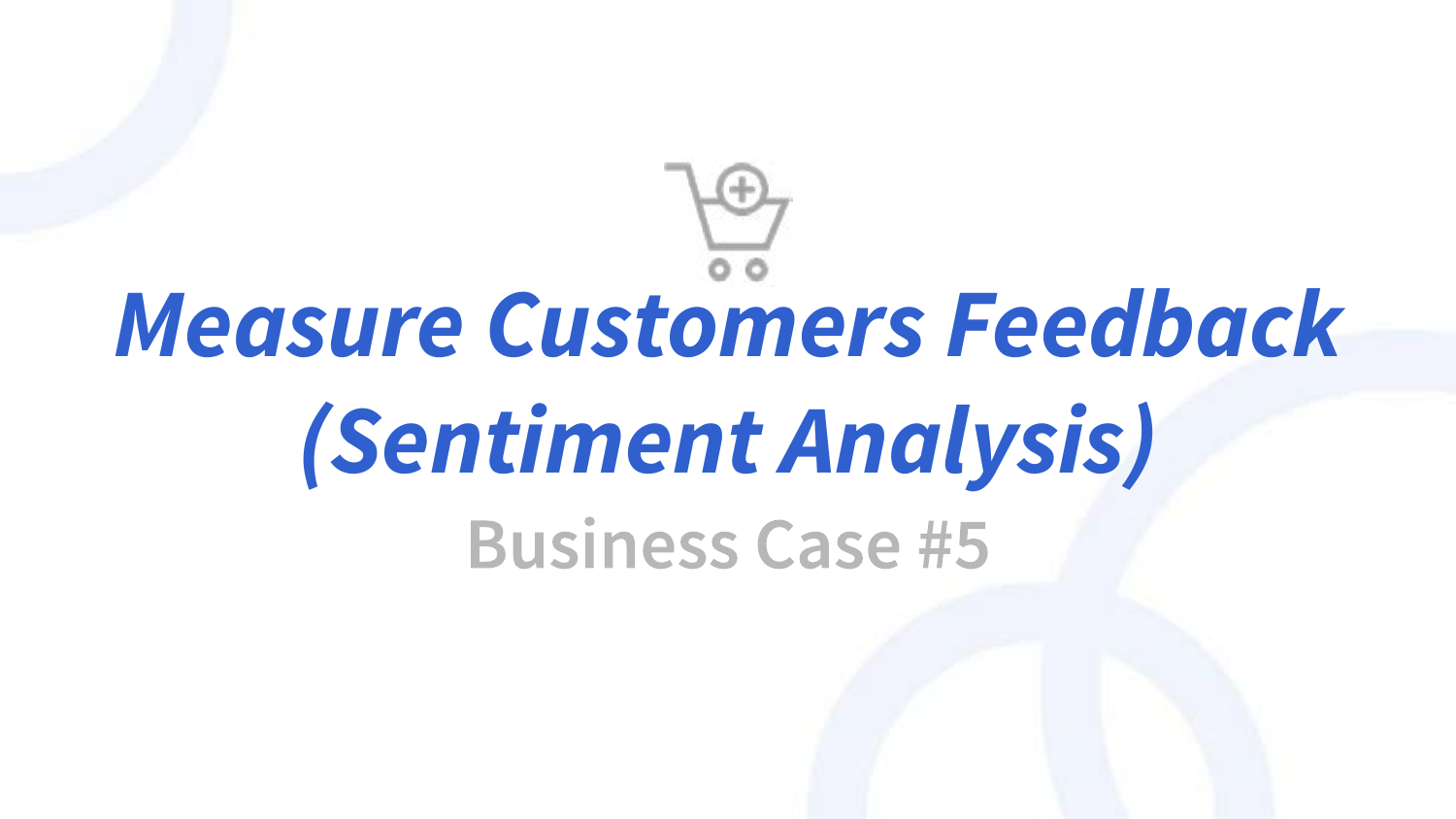